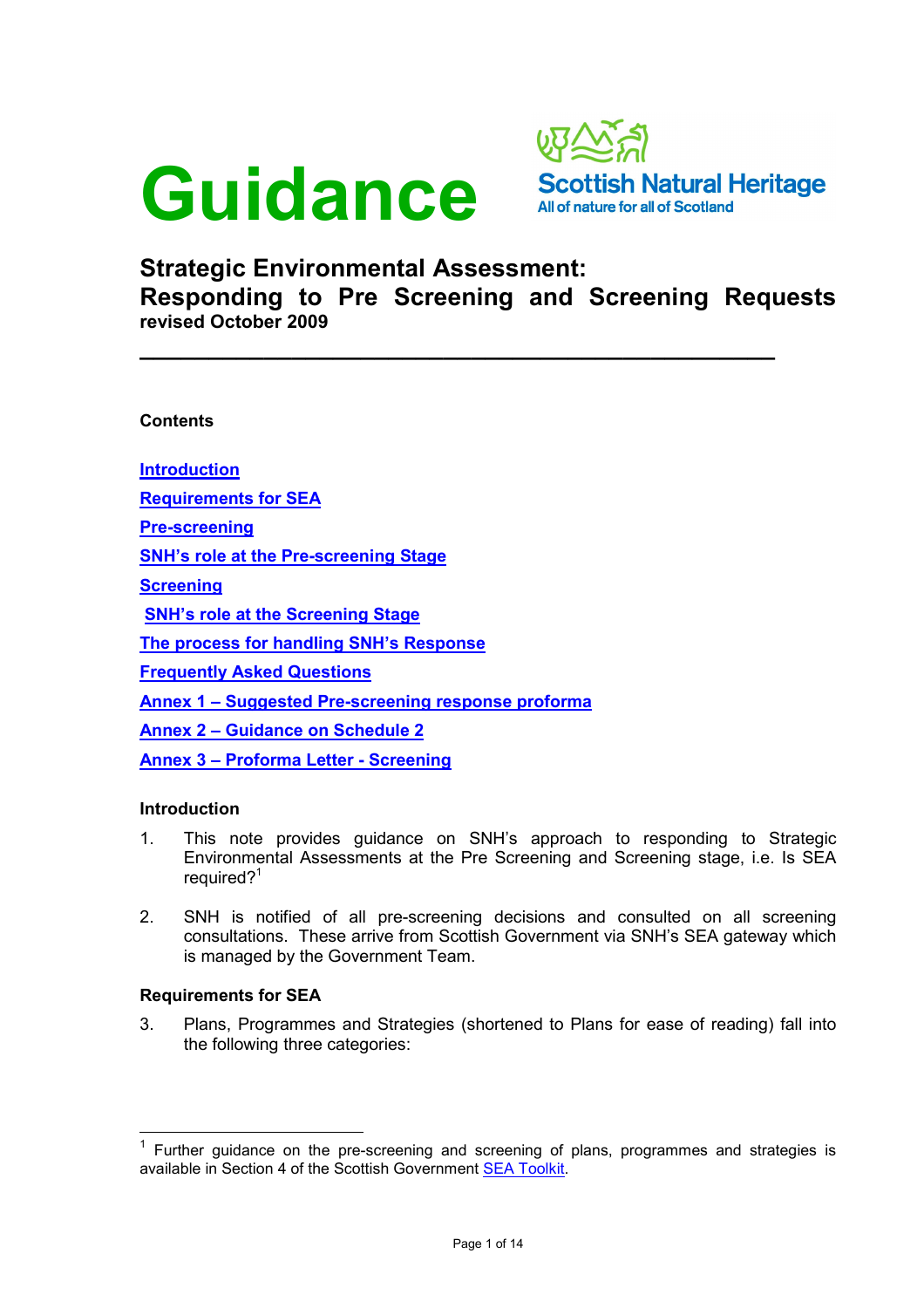- a) Plans which by their nature, are deemed likely to result in significant environmental effects, and SEA is compulsory under the Act. These do not require to be subject to the screening process and Responsible Authorities may move directly to the scoping stage. These include:
	- (as set out in Section  $5(3)(a)$  of the Act) Plans (such as local authority development plans) which set a framework for development consent, relating to agriculture, forestry, fisheries, energy, industry, transport, waste management, water management, telecommunications, tourism, town and country planning or land use; and/or
	- (as set out in Section  $5(3)(b)$  of the Act) Plans which require an Appropriate Assessment under the Habitats Directive.

# b) Plans which are **exempt from SEA** include

- Those required solely to serve national defence or civil emergency
- Financial or budgetary plans
- EU co-financed plans
- Plans relating to an individual school and
- Section 5(4) plans which have been pre-screened out because they have no or minimal environmental effects (see para 4 below)
- c) All other Plans<sup>2</sup> falling within the scope of the Act must be subject to a pre screening and/or screening process. The screening process may also be applied where minor modifications are proposed to plans, as described in Section 5(3), or the plan only covers the use of small areas at local levels.

# Pre-screening

4. Certain plans other than those described in paragraph 3 a) above may be deemed exempt from SEA if the Responsible Authority is of the opinion that it will have no effect or minimal effect on the environment (the pre-screening process set out in Section 7 of the Act).

# Key points:

- The Responsible Authority is required to notify their view to the Scottish Government SEA Gateway who maintains a register of pre-screening determinations.
- While SNH is notified of a pre-screening determination, there is no statutory requirement to consult any of the Consultation Authorities.
- The purpose of the provision is to avoid the need for unnecessary bureaucracy and consultation in circumstances where there will be no or minimal environmental effects.
- 5. Pre-screening is essentially a light touch screening process. The Responsible Authority still has to determine if the Plan will result in no or minimal environmental effects with reference to Schedule 2 of the Act.

 $\overline{a}$  $2$  this applies to those which are prepared by Scottish Ministers, any holder of an office in the Scottish Administration, the Scottish Parliament, the Scottish Parliamentary Corporate Body, a Scottish public authority with mixed functions or no reserved function (this includes e.g. SNH and local authorities), or any other person, body or office-holder as may be specified by Scottish Ministers.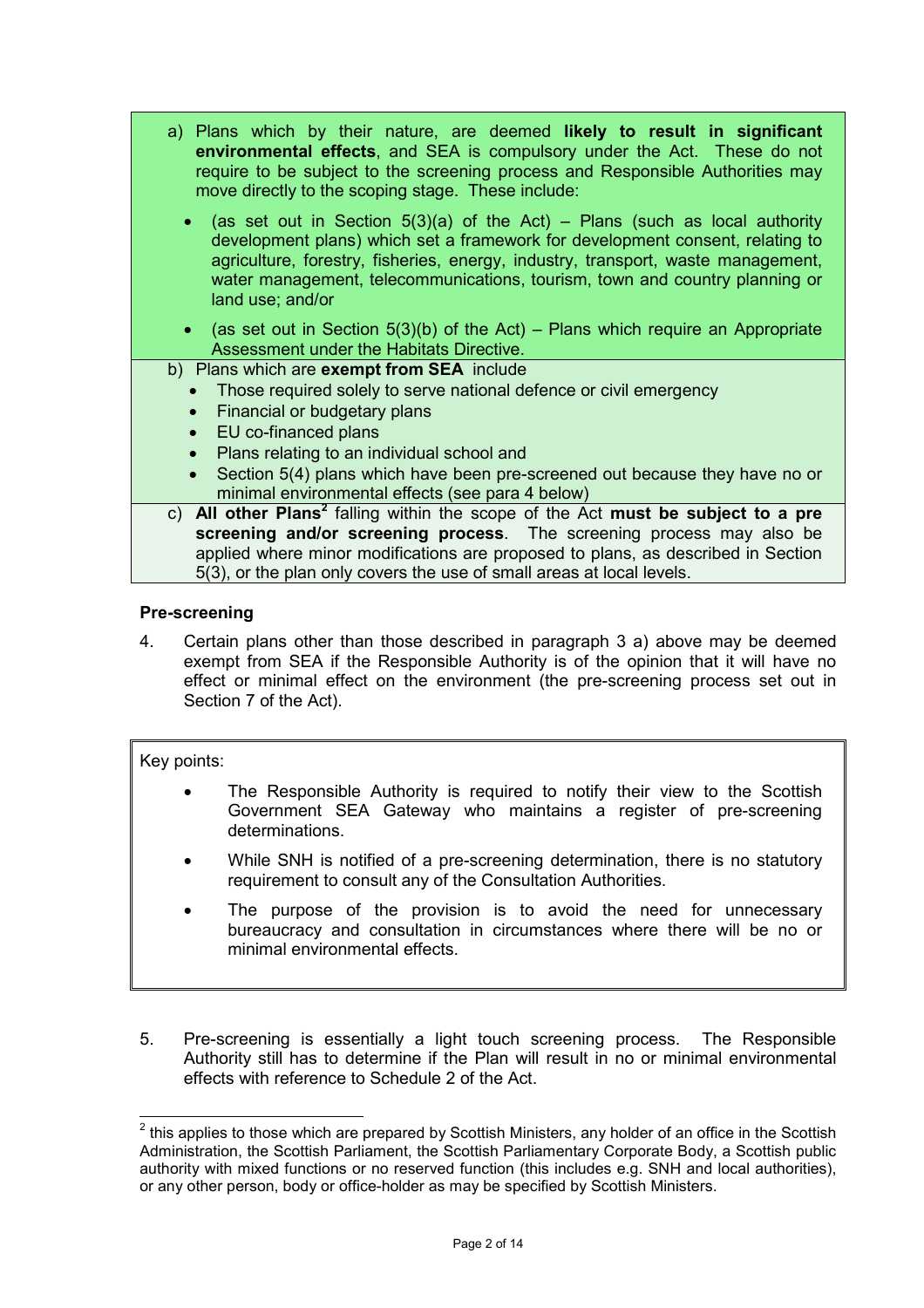They have to inform Scottish Government of:

- the title of the Plan.
- the date of the opinion and
- give a brief description of the plan including the area or location to which the plan relates.

The form that the notification takes can vary. Some Responsible Authorities will use the Screening template in the SEA Tool kit as a basis but others will simply send a brief note to the Scottish Government detailing the information required by the Act.

# SNH's role at the Pre-screening Stage

6. While we are not statutorily obliged to respond to the Scottish Government, it is important that we record whether we agree with the pre-screening findings of the Responsible Authority and feed this back to our SNH SEA Gateway. A very brief template is included at Annex 1 which could be used to respond to the notifications. SNH has 10 working days in which to make comment on a Pre-screening notification. Our Gateway team will forward this response to the Scottish Government Gateway if concerns are raised about the Responsible Authority's opinion.

### **Screening**

- 7. Under Section 9 of the Act 'Screening Procedure' a Responsible Authority is required to summarise its initial views as to whether the plan is likely to have significant effects, and to consult SNH and the other Consultation Authorities upon these views.
- 8. A screening consultation should include:
	- a brief statement as to the scope of the plan, its aims, topic and geographic coverage;
	- the Responsible Authority's view on whether or not the plan is likely to have significant environmental effects; and
	- a brief justification for this view covering an assessment of the characteristics of the plan, the area affected and the predicted effects with reference to the characteristics set out in Schedule 2 of the Act.
- 9. The Responsible Authority should apply the criteria specified in Schedule 2 to establish likely significant effects. They specifically have to have regard to:

| a) the characteristics of the plan and provide details of:                                                                                                                  |
|-----------------------------------------------------------------------------------------------------------------------------------------------------------------------------|
| the degree to which the plan sets a framework for projects and other<br>$\bullet$<br>activities (location, nature, size, operating conditions, allocation of<br>resources); |
| the degree to which the plan influences other plans and programmes;<br>$\bullet$                                                                                            |
| the relevance of the plan for integration of environmental<br>$\bullet$<br>considerations in particular with a view to promote sustainable<br>development;                  |
| environmental problems relevant to the area covered by the plan;<br>$\bullet$                                                                                               |
| the relevance of the plan to the implementation of Community<br>$\bullet$<br>legislation on the environment (e.g. link to waste management or water<br>protection) and      |
| b) the characteristics of the effects and of the area likely to be affected, having<br>regard to:                                                                           |

• probability, duration, frequency and reversibility of the effects;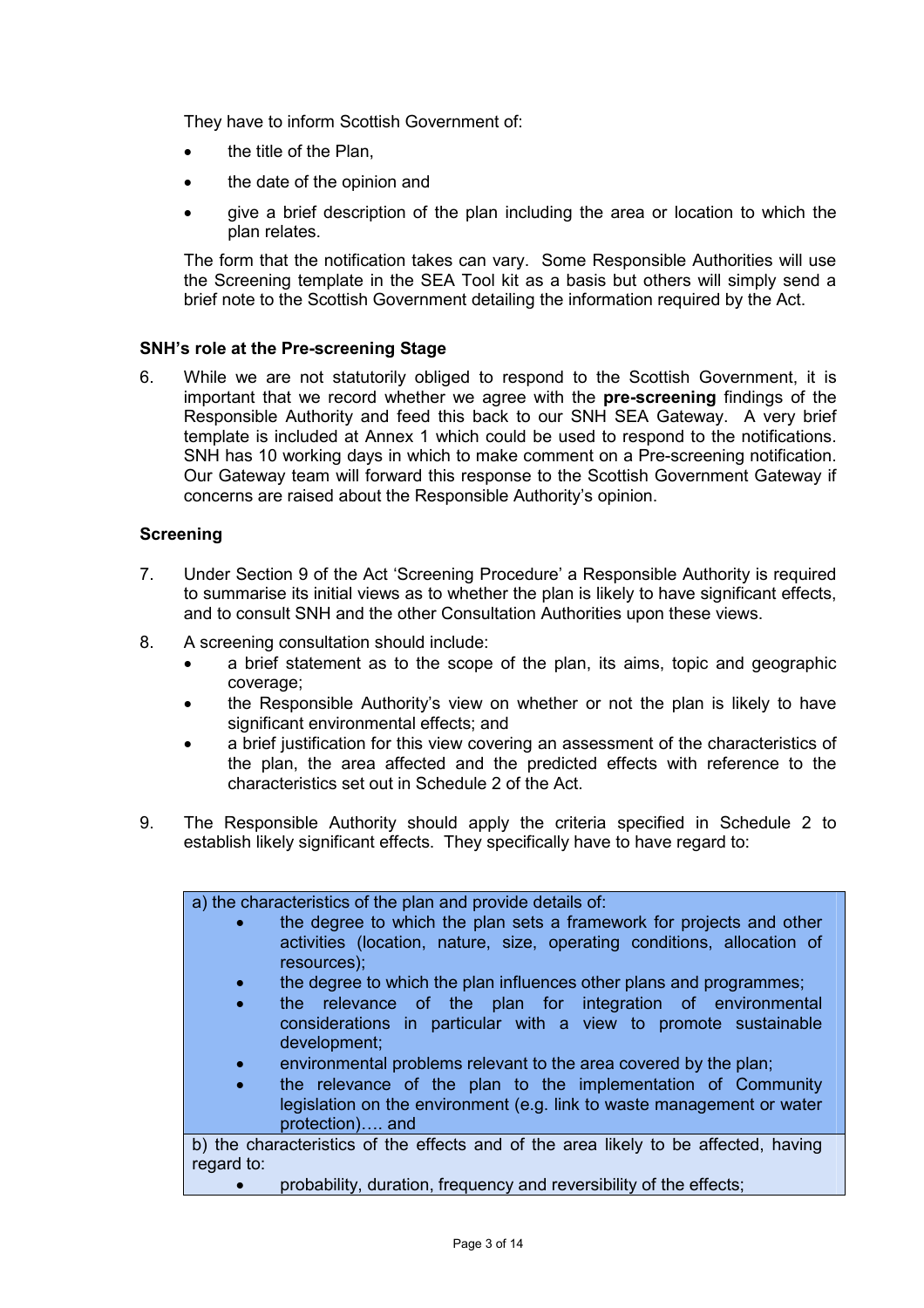- cumulative nature of effects;
- transboundary nature of effects (in UK/international cases);
- risks to human health or environment:
- magnitude and spatial extent of the effects;
- value and vulnerability of area likely to be affected due to: special natural characteristics or cultural heritage; exceeded environmental quality standards or limit values; or intensive land-use; and
- the effects on areas or landscapes that have a recognised national, European Community or international protection status.

Further guidance on Schedule 2 criteria is provided in Annex 2 of this note.

# SNH's role at the Screening Stage

10. SNH has a duty to respond to the Responsible Authority within 28 days of receipt of the screening report with a view on whether or not the plan is likely to have significant environmental effects.

### Key points:

- SNH's advice should focus on the significance of potential effects to the natural heritage.
- This is a strategic assessment so it is critical that we focus on those issues which are of sufficient importance that would need to be taken into account during a plan's preparation, e.g. we should not focus on isolated site specific issues.
- Decisions regarding whether or not the plan is of a type which requires SEA is for the Responsible Authority to decide.
- Whether we agree or disagree with the conclusions of the Responsible Authority, it is important to set out the reasoning behind our views. It may be that our findings differ from the other Consultation Authorities and it is important that we are transparent in our thought processes.
- 11. The **Scoping stage** *finsert link to Scoping* will be the prime opportunity for SNH to consider the key environmental effects that should be fully addressed within the SEA. However, at this earlier Screening stage, it will be helpful for us to:
	- suggest particular types of environmental effects that are likely to warrant consideration within the SEA and to
	- draw attention to any key natural heritage sensitivities or objectives that should be taken account of within the SEA.

A suggested proforma letter, which may be helpful in responding to screening requests is attached at Annex 3.

12. SNH's consultation response provides a view solely on the potential for the strategy to have significant environmental effects. It may in addition be helpful to note that SNH should not normally comment on whether or not the plan meets other criteria determining the need for SEA as set out in the Act. This is for the Responsible Authority to determine and defend if challenged.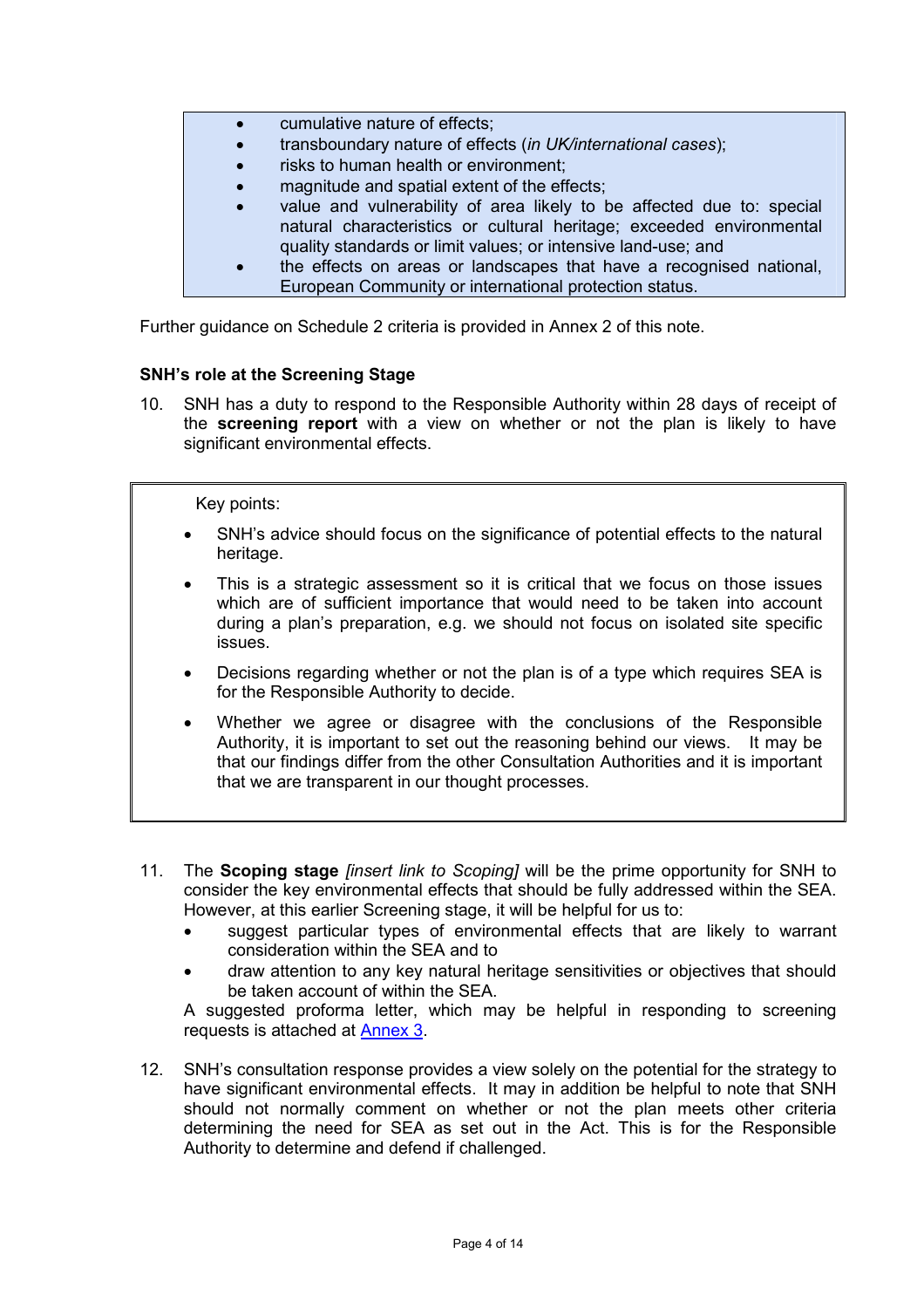- 13. If we have advised that the plan is likely to result in significant effects on the environment and the Responsible Authority disagrees, we will expect the Responsible Authority to refer the matter to Scottish Ministers under Section 9(6).
- 14. Once the Responsible Authority has determined whether the plan will be subject to SEA, we will expect to receive a copy of a determination and any related statement of reasons from the Responsible Authority, within 28 days of this decision having been made, in accordance with Section 10 of the Act.

### The process for handling SNH's Response

- 15. Once SNH receive the notification or consultation, it will be forwarded to the relevant Management Unit. At the local level (e.g. structure and local plans) our response will be led by staff in the appropriate Area with support as required from Policy and Advice and Strategy and Communications Divisions. National level responses, e.g. for the Scottish Government's National Transport Strategy, will be led by appropriate staff from Policy and Advice/Strategy and Communications. A list of key contacts has been drawn up detailing who will deal with what topic issue. Key contacts
- 17. Area Managers / Operations Managers should sign responses to local consultations; the relevant Divisional Director should sign responses to national consultations relating to topics for which they have responsibility (see key contacts list).
- 18. All screening responses should be addressed to the Responsible Authority and signed off as above and emailed on SNH headed paper to the Scottish Government SEA Gateway and copied to the SNH Gateway and to SEPA and Historic Scotland's Gateways.

Scottish Government SEA Gateway: sea.gateway@scotland.gsi.gov.uk<br>SNH SEA Gateway: sea.gateway@snh.gov.uk sea.gateway@snh.gov.uk SEPA SEA Gateway: sea.gateway@sepa.org.uk HS SEA Gateway: https://www.bissea.gateway@scotland.gsi.gov.uk

# Frequently Asked Questions –

### What if there is not enough information to agree or otherwise with the pre-screening conclusion?

19. If the nature of the plan is one which is likely to have significant effects, e.g. a land use plan, but the opinion of the Responsible Authority has not been clearly justified, then it is important that this information is fed back through our Gateway to the Scottish Government SEA Gateway. If possible, indicate what information would help you to come to a conclusion.

### What if there is not enough information to agree or otherwise with the screening conclusion?

20. EU guidance, in cases of doubt or uncertainty advises a precautionary approach. However, the simplest solution is to contact the Responsible Authority and ask for clarification.

### What if the template used provides conflicting conclusions on likely significant effect?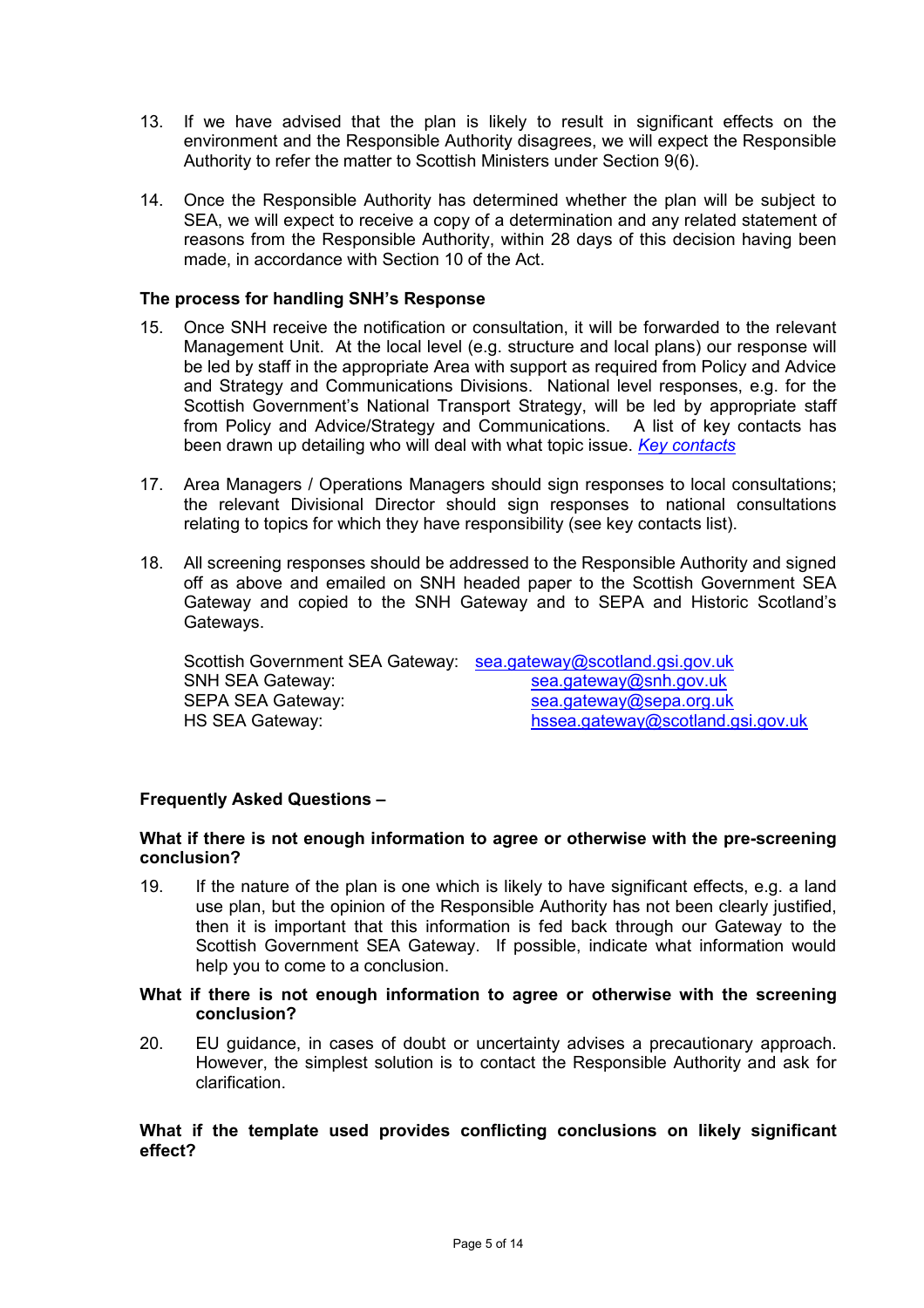21. Generally the greater the degree to which the criteria are met, the greater the likelihood of significant effects. However, in some cases where the impacts on a single criterion are so important, this may also trigger SEA. This can only be considered on a case by case basis.

# What if there is potential duplication with other Consultation Authorities

- 22. In areas where there are overlapping interests that are critical to our screening opinion, (e.g. on freshwater issues) early discussion with colleagues in the other Consultation Authorities (e.g. SEPA) is essential. Historic Scotland should be contacted at the above Gateway. SEPA may be contacted at the national level via its above Gateway or via the relevant local office<sup>3</sup>.
- Contact: Fiona Rice, Policy and Advice
- Date: August 2009

 3 Current staff leads (July 2009) are Alasdair McKenzie in Historic Scotland; Neil Deasley in SEPA.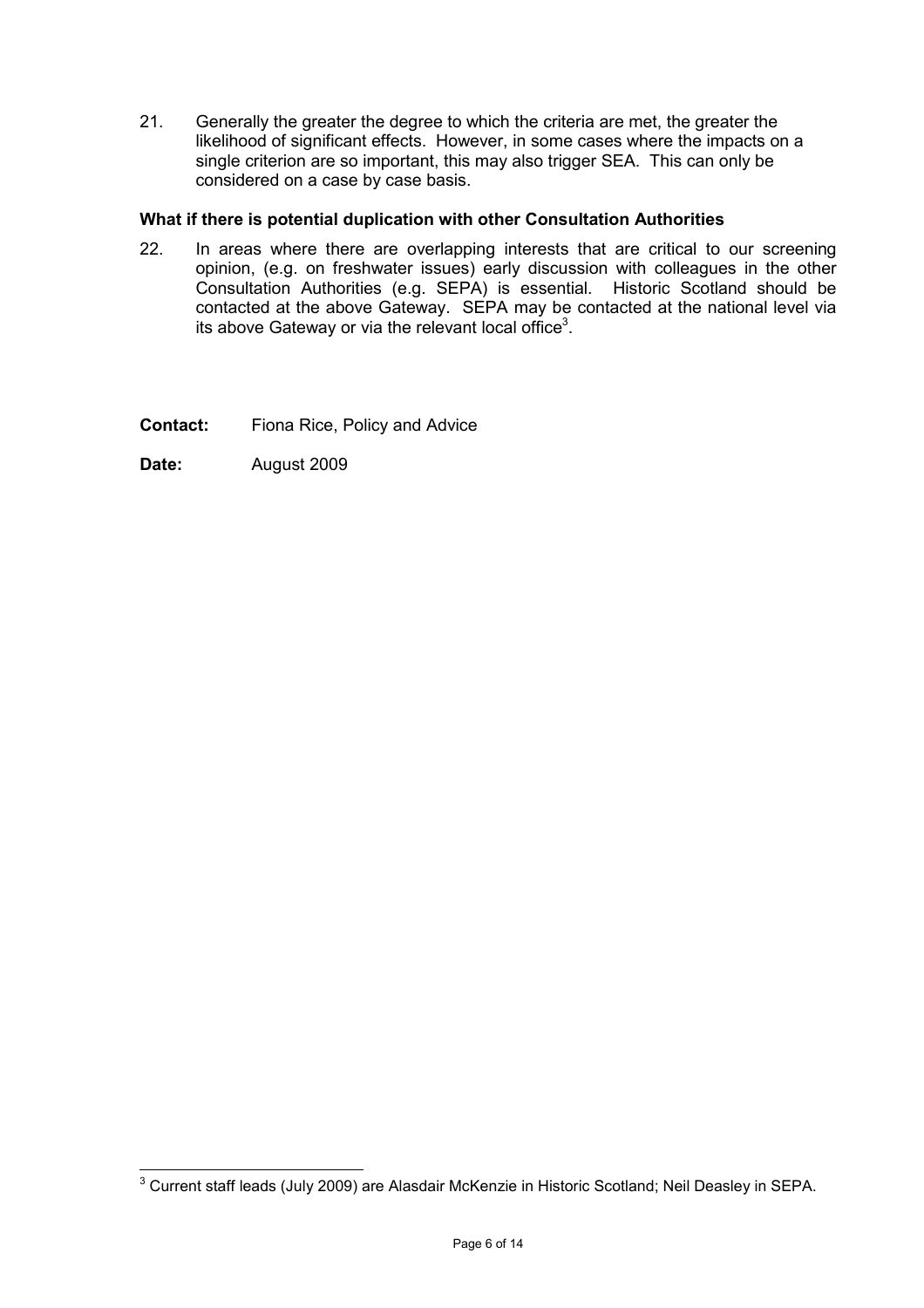# Annex 1 – suggested Pre-screening response templates:

Unlike responses to Screening consultations which are addressed to the Responsible Authority, all correspondence on Pre-screening notifications should be addressed and sent to our SEA Gateway. An e-mail response will suffice for this notification.

Please note, in terms of b), 'insufficient information', the simplest approach is to first get in touch with the Responsible Authority for clarification.

# a) Where SNH has no comment on the Responsible Authority's opinion:

Environmental Assessment (Scotland) Act 2005: [name of plan, programme or strategy]

# Pre-screening Opinion

Thank you for notifying me of *[name of Responsible Authority]* Pre-screening opinion. On the basis of the information provided, I have no comment on these findings.

# b) Where SNH has insufficient information to comment on the notification:

### Environmental Assessment (Scotland) Act 2005: [name of plan, programme or strategy<sub>1</sub> Pre-screening Opinion

Thank you for notifying me of *[name of Responsible Authority]* Pre-screening opinion. There is insufficient information in the description of the Plan/Programme/Strategy [delete as appropriate) to comment on this opinion. Please can you convey this to the Scottish Government SEA Gateway.

# c) Where SNH has concerns about the Responsible Authority's opinion:

# Environmental Assessment (Scotland) Act 2005: [name of plan, programme or strategy]

# Pre-screening Opinion

Thank you for notifying me of *[name of Responsible Authority]* Pre-screening opinion. From the description of the Plan/Programme/Strategy I consider that there may be significant impacts on the environment on the following grounds: Please insert reasons……

Please can you convey this to the Scottish Government SEA Gateway.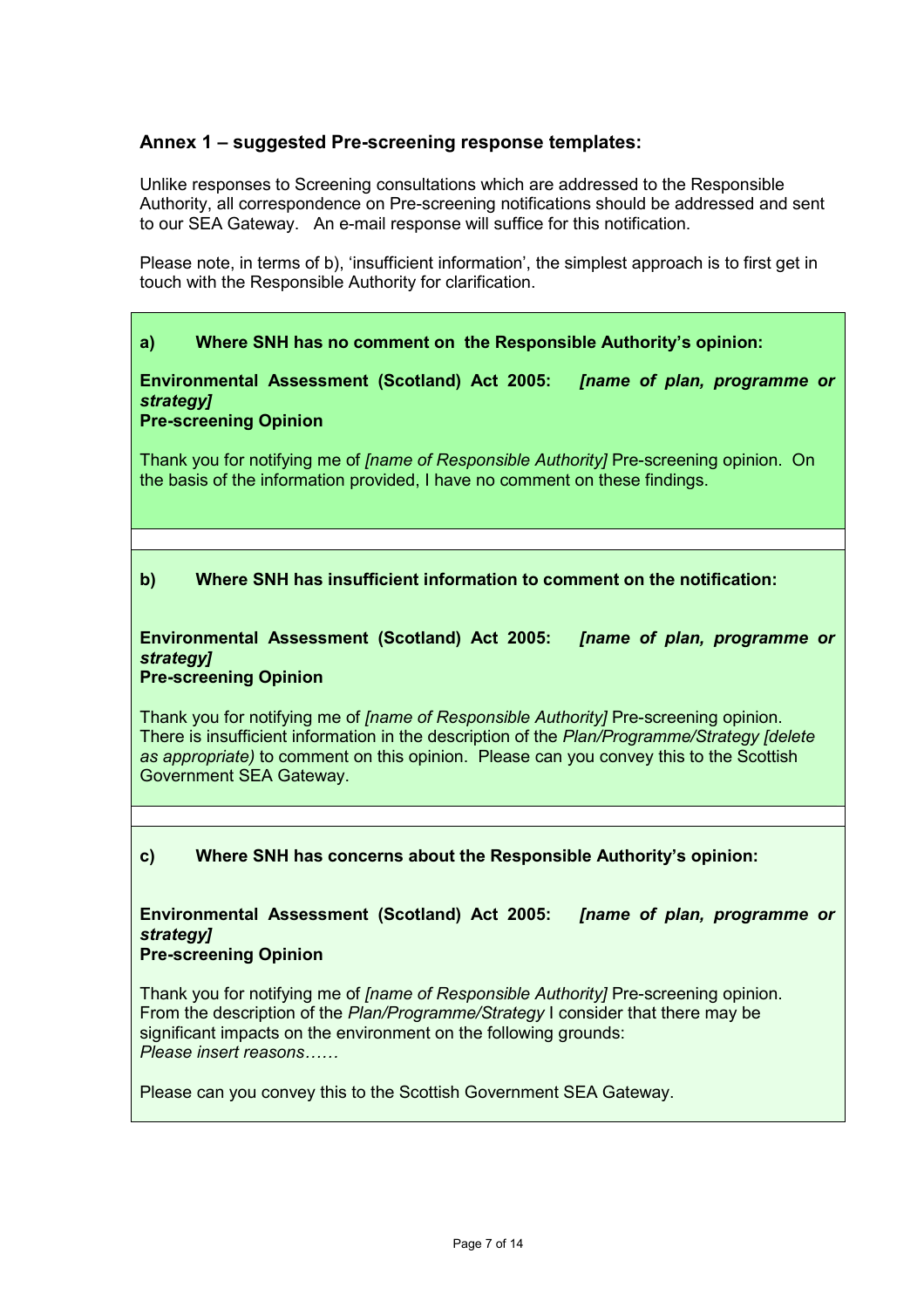# Annex 2 – Guidance on Schedule 2 (assessment of significance) criteria

| <b>Criteria for</b><br>determining the likely<br>significance of effects<br>on the environment<br>$(1(a)$ etc. refer to<br>paragraphs in Schedule<br>2 of the Environmental<br>Assessment (Scotland)<br>Act 2005) | <b>Comments on the Criteria</b>                                                                                                                                                                                                                                                                                                                                                                                                                                                                                                                                       | <b>Examples</b>                                                                                                                                                                                                                                                              |
|-------------------------------------------------------------------------------------------------------------------------------------------------------------------------------------------------------------------|-----------------------------------------------------------------------------------------------------------------------------------------------------------------------------------------------------------------------------------------------------------------------------------------------------------------------------------------------------------------------------------------------------------------------------------------------------------------------------------------------------------------------------------------------------------------------|------------------------------------------------------------------------------------------------------------------------------------------------------------------------------------------------------------------------------------------------------------------------------|
|                                                                                                                                                                                                                   | The characteristics of plans and programmes, having regard, in particular to:                                                                                                                                                                                                                                                                                                                                                                                                                                                                                         |                                                                                                                                                                                                                                                                              |
| 1(a) the degree to which<br>the PPS sets a framework<br>for projects and other<br>activities, either with<br>regard to the location,<br>nature, size and operating<br>conditions or by allocating<br>resources    | This is more of a qualifying<br>criterion and it is probably easier<br>to frame this question - Does the<br>PPS set a framework for projects<br>and other activities?<br>The more precise the framework is<br>set by a plan or programme, the<br>more likely it is that an<br>assessment will be required.                                                                                                                                                                                                                                                            | For example a supplementary planning<br>guidance (SPG) note on Developer<br>Contributions will not create a framework<br>for future development, but an SPG on<br>Wind energy developments could set a<br>policy framework or locational guidelines<br>for future windfarms. |
| 1(b) the degree to which<br>the PPS influences other<br>PPS including those in a<br>hierarchy                                                                                                                     | Again it is probably easier to ask the<br>question - does the PPS influence<br>other plans etc either a higher level or<br>lower or horizontally, i.e. of a similar<br>status.<br>This will not necessarily give a<br>measure of significance, but will help<br>clarify whether it is a qualifying plan<br>or not. It can be a two way process.<br>Not only can the lower level plan be<br>influenced by the higher, but if the<br>lower level plan is more recent, then<br>any subsequent review of the higher<br>level plan should take this into<br>consideration. | The most obvious example of a hierarchy<br>of plans is in terms of Development<br>Plans - the National Planning<br>Framework will set the policy framework<br>for Development Plans which will set the<br>framework for masterplans or<br>supplementary planning guidance,   |
| 1(c) the relevance of the<br>PPS for the integration of<br>environmental<br>considerations in particular<br>with a view to promoting<br>sustainable development                                                   | This is not applicable to the Yes/No<br>category.<br>The degree to which the plan will<br>allow for sustainable development<br>by building in environmental<br>considerations e.g. energy efficiency<br>measures, anti-pollution controls,<br>afforestation proposals etc<br>Would the plan act against taking<br>forward environmental<br>considerations for sustainable<br>development, e.g. airport expansion<br>plans etc.<br>How far will the plan or programme                                                                                                  | Does the plan use environmental<br>considerations to take forward<br>sustainable development objectives. e.g.<br>green networks to deliver social benefits<br>in terms of health and well being?<br>Does the plan have potential for<br>environmental protection?            |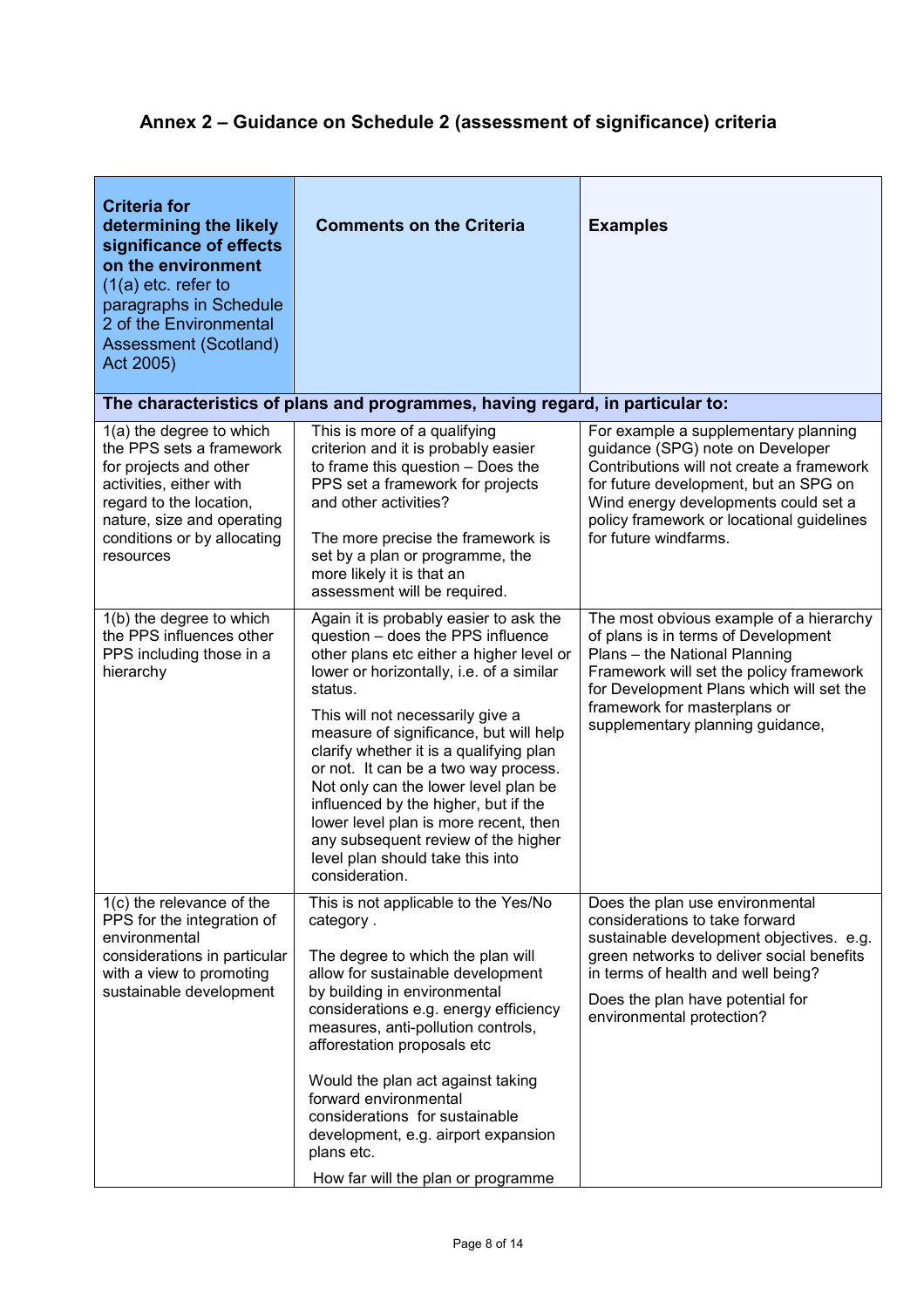|                                                                                                                                                                                         | contribute to reducing harm to the<br>environment. A PPS which has<br>great scope to affect the<br>environment will be a strong<br>candidate for assessment.                                                                                                                                                                                                                                                                                       |                                                                                                                                                                                                                                                                                                                                                                                                                                                                                          |  |  |
|-----------------------------------------------------------------------------------------------------------------------------------------------------------------------------------------|----------------------------------------------------------------------------------------------------------------------------------------------------------------------------------------------------------------------------------------------------------------------------------------------------------------------------------------------------------------------------------------------------------------------------------------------------|------------------------------------------------------------------------------------------------------------------------------------------------------------------------------------------------------------------------------------------------------------------------------------------------------------------------------------------------------------------------------------------------------------------------------------------------------------------------------------------|--|--|
| 1(d) environmental<br>problems relevant to the<br><b>PPS</b>                                                                                                                            | Again not really suitable to a yes/no<br>answer.<br>This could be interpreted in several<br>ways:<br>Cases where PPS cause or<br>$\bullet$<br>exacerbate environmental<br>problems<br>Where PPS are constrained or<br>affected by environmental<br>problems<br>Where PPS contribute to<br>solving, reducing or avoiding<br>environmental problems.<br>Where there are<br>environmental problems which<br>the plan is instrumental in<br>resolving? | It would probably be useful if the<br>Responsible Authority addressed all of<br>these interpretations from the Directive<br>guidance.                                                                                                                                                                                                                                                                                                                                                    |  |  |
| 1(e) the relevance of the<br>PPS for the<br>implementation of<br>Community legislation on<br>the environment (for<br>example, PPS linked to<br>waste management or<br>water protection) | Both +ve and -ve contributions need<br>to be considered.<br>If Habitats Dir is relevant to PPS and<br>likely to have a significant effect then<br>move straight to scoping. Threshold<br>for judging significance will be that<br>from the Habitats Directive.                                                                                                                                                                                     | This could be quite far reaching as an<br>extensive amount of legislation would<br>have to be considered. It would perhaps<br>be more appropriate for the specific<br>legislation relating to the specific plan to<br>be targeted. For example a River Basin<br>Catchment Plan would primarily relate to<br>the Water Framework Directive; a<br>minerals plan might consider the Mining<br>Waste Directive etc. Some Directives<br>like the Habitats Directive will be cross<br>cutting. |  |  |
| Characteristics of the effects and of the area likely to be affected, having regard, in particular,<br>to:                                                                              |                                                                                                                                                                                                                                                                                                                                                                                                                                                    |                                                                                                                                                                                                                                                                                                                                                                                                                                                                                          |  |  |
| 2 (a) the probability,<br>duration, frequency and<br>reversibility of the effects                                                                                                       | The more complex, the more<br>widespread, or the more serious the<br>effects, the more likely they should be<br>considered significant.<br>For identifying likely significant effects,<br>the receptors of these effects should<br>be considered, i.e. biodiversity,<br>population, human health, soils, water,<br>climate etc                                                                                                                     | The criteria need to be considered<br>against the relevant SEA<br>objectives/topics/issues.                                                                                                                                                                                                                                                                                                                                                                                              |  |  |
|                                                                                                                                                                                         |                                                                                                                                                                                                                                                                                                                                                                                                                                                    | Guidance is now available for assessing<br>impacts on <b>Soil, Air, Water, Landscape</b><br>and climatic factors (in prep).                                                                                                                                                                                                                                                                                                                                                              |  |  |
|                                                                                                                                                                                         |                                                                                                                                                                                                                                                                                                                                                                                                                                                    | If an impact is likely to be short term, a<br>one off and easily reversible, then it is<br>unlikely to be significant. However, a<br>short term impact which cannot be<br>reversed needs greater consideration.                                                                                                                                                                                                                                                                          |  |  |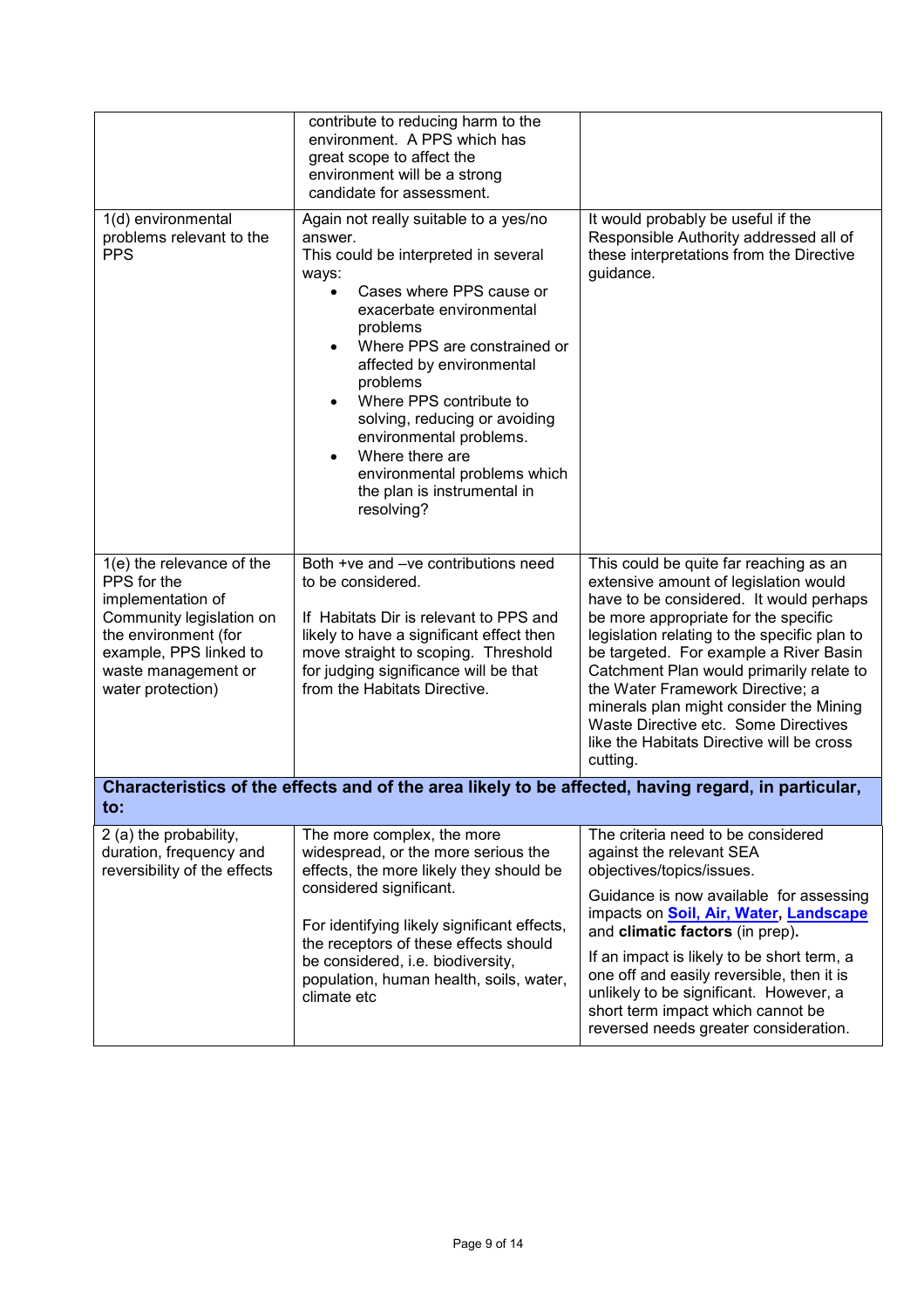| 2 (b) the cumulative nature<br>of the effects                                                                                                                                                                                                                      | Cumulative impacts should be considere<br>in terms of synergistic impacts, additive<br>impacts and secondary impacts.<br>Cumulative effects can arise as a result<br>impacts from more than one PPS. They<br>can also arise from the interaction of<br>policies with a PPS.                                                                                                  | For example, proposals to enhance<br>connectivity in a strategic transport<br>strategy may collectively result in<br>fragmentation of natural habitats. A<br>number of development proposals along<br>a linear route such as a transport corridor<br>may cumulatively affect the landscape<br>qualities experienced along that route.                                                                                                                                                             |
|--------------------------------------------------------------------------------------------------------------------------------------------------------------------------------------------------------------------------------------------------------------------|------------------------------------------------------------------------------------------------------------------------------------------------------------------------------------------------------------------------------------------------------------------------------------------------------------------------------------------------------------------------------|---------------------------------------------------------------------------------------------------------------------------------------------------------------------------------------------------------------------------------------------------------------------------------------------------------------------------------------------------------------------------------------------------------------------------------------------------------------------------------------------------|
| 2 (c) transboundary nature<br>of the effects (i.e.<br>environmental effects on<br>other EU Member States)                                                                                                                                                          | Very few plans in Scotland are likely<br>to result in transboundary effects<br>with other EU Member States,<br>possibly with the exception of marine<br>related PPSs                                                                                                                                                                                                         | This criterion on its own is unlikely to<br>trigger SEA, but it should be considered<br>in conjunction with likely significant<br>effects triggered by the other criterion.                                                                                                                                                                                                                                                                                                                       |
| 2 (d) the risks to human<br>health or the environment<br>(for example, due to<br>accidents)                                                                                                                                                                        | In terms of human health, from an<br>SNH remit, we would be interested in<br>PPSs that might impact on recreation<br>and access to outdoors, this might<br>include beneficial effects of landscape<br>quality, i.e. tranquillity etc.<br>Impacts on human health from a<br>pollution perspective, i.e. air quality,<br>noise pollution would be picked up in<br>SEPAs remit. | There is a grey area here between socio<br>economic impact and environmental<br>impacts in terms of human health and<br>population. From an SEA perspective<br>impacts should be environmentally<br>related. Therefore plans which have a<br>social impact on populations, e.g.<br>proposals to reduce levels of crime or<br>increase access to further education are<br>not assessed in terms of environmental<br>impacts.                                                                       |
| 2 (e) the magnitude and<br>spatial extent of the<br>effects (geographical area<br>and size of the population<br>likely to be affected)                                                                                                                             | This is important for distinguishing<br>between strategic and project scale<br>assessment.                                                                                                                                                                                                                                                                                   | While it would not be appropriate to be<br>prescriptive, some examples as to when<br>the spatial extent of a plan/strategy takes<br>it over a threshold from a strategic to<br>project level might include: masterplans<br>and design frameworks where the<br>principle has already been assessed and<br>established in a higher tier plan and the<br>impacts do not extend beyond the<br>immediate boundaries of the<br>development site(s). The impacts are<br>likely to be local and specific. |
| 2 (f) the value and<br>vulnerability of the area<br>likely to be affected due<br>to-<br>(i) special natural<br>characteristics or cultural<br>heritage;<br>(ii) exceeded<br>environmental quality<br>standards or limit values;<br>or<br>(iii) intensive land-use. | The area to be affected should not<br>only consider designated areas but<br>valued or vulnerable areas must also<br>be taken into account.                                                                                                                                                                                                                                   | This criteria and 2(g) are difficult to<br>assess in terms of significance. If you<br>consider national scale PPS, the area<br>affected will most certainly include<br>valuable and vulnerable areas because<br>of the nature of Scotland's natural and<br>cultural heritage, but the proposals may<br>not be specific enough to meaningfully<br>assess at that scale.<br>For regional or local plans, what is of<br>value to a community may be different                                        |
| 2 (g) the effects on areas<br>or landscapes which have<br>a recognised national,<br>Community or<br>international protection<br>status                                                                                                                             | Care must be taken to consider the<br>extent and degree to which the PPS<br>will affect these designated sites:<br>• Ramsar Sites<br>• Special Areas of Conservation<br>(SACs)<br>• Special Protection Areas (SPAs)<br>• National Nature Reserves<br>• Sites of Special Scientific Interest                                                                                  | Significant effects on Natura sites from a<br>PPS are likely to trigger SEA in terms of<br>Section 5(3) of the 2005 Act.                                                                                                                                                                                                                                                                                                                                                                          |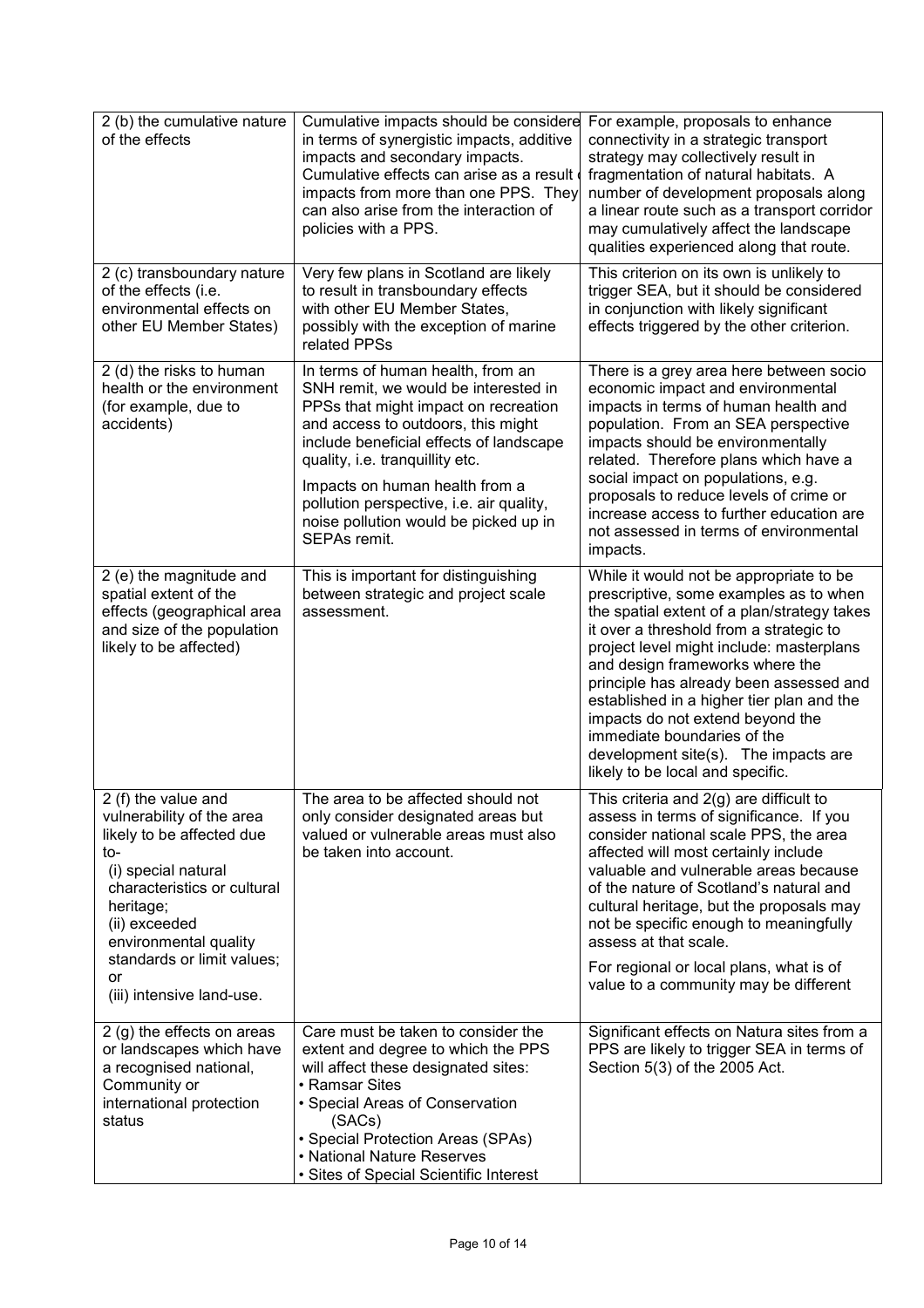| (SSSI)<br>• National Scenic Areas<br>• National Parks<br>• Local Nature Reserves<br>• Local Landscape Designations |  |
|--------------------------------------------------------------------------------------------------------------------|--|
|--------------------------------------------------------------------------------------------------------------------|--|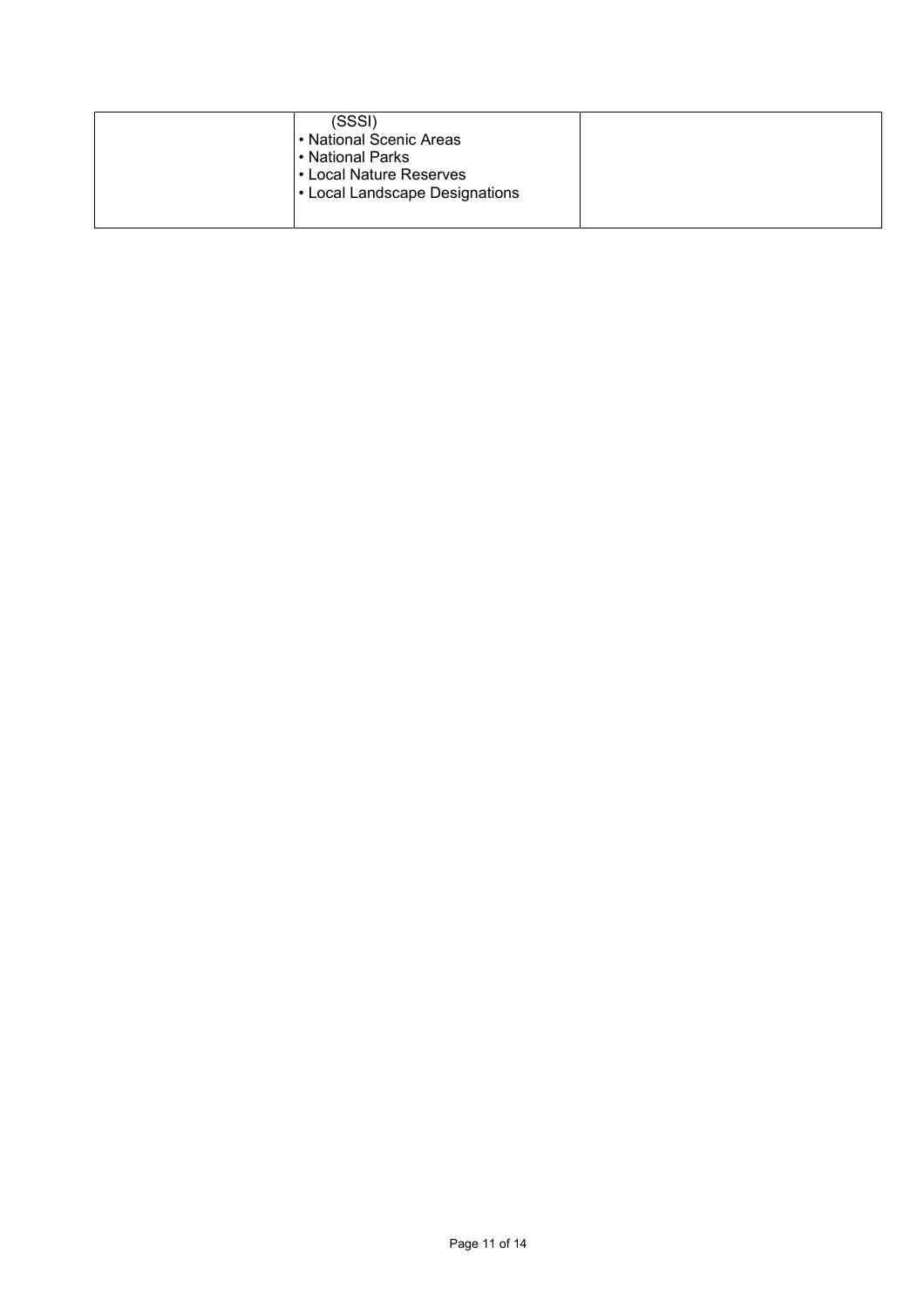# Annex 3 – Proforma letter – Screening:

The covering letter should state our broad agreement / disagreement with the Responsible Authority.

Comments may be made in an Annex to the letter in response to the Responsible Authority's assessment of the likely significant effects on the criteria listed in paragraph 8 above. In addition it may be useful to note:

- where there are gaps and further information will be required or
- where more supporting information on the plan's objectives, coverage and approach would be helpful and
- to set out the information that it would be useful for SNH to receive at the scoping stage.

SNH can only comment on likely significant effects on those interests within our remit.

Note that SEA screening consultations received under the UK SEA Regulations will require a different title, and different references within the letter to the relevant Regulations (see suggested example below). There should be no further screening consultations under the 2004 Scottish Regulations.

Examples of screening responses can be found at *[link to best practice examples in* progress]

#### **Dear**

#### Environmental Assessment (Scotland) Act 2005: [name of plan, programme or strategy] Screening Determination

I refer to your screening consultation submitted on ……………….via the Scottish Government SEA Gateway in respect of the above plan.

In accordance with Section 9(3) of the Environmental Assessment (Scotland) Act 2005, SNH has considered your screening report using the criteria set out in Schedule 2 for determining the likely significance of effects on the environment. (see alternative wording below for responses in terms of UK Legislation, i.e. UK plans or EU plans)

We agree / disagree that the above Plan is / is not likely to have significant environmental effects.

Further comments are detailed in Annex 1. [omit this para if no significant effects are likely]. Annex 1 [also] provides a list of information that it would be helpful for us to receive at the scoping stage.

Please note that this consultation response provides a view solely on the potential for the plan or programme to have significant environmental effects. We cannot comment on whether or not the plan or programme meets other criteria determining the need for SEA as set out in the Act.

Should you wish to discuss this screening determination, please do not hesitate to contact ……………… on ………………….or via SNH's SEA Gateway at sea.gateway@snh.gov.uk

Yours sincerely,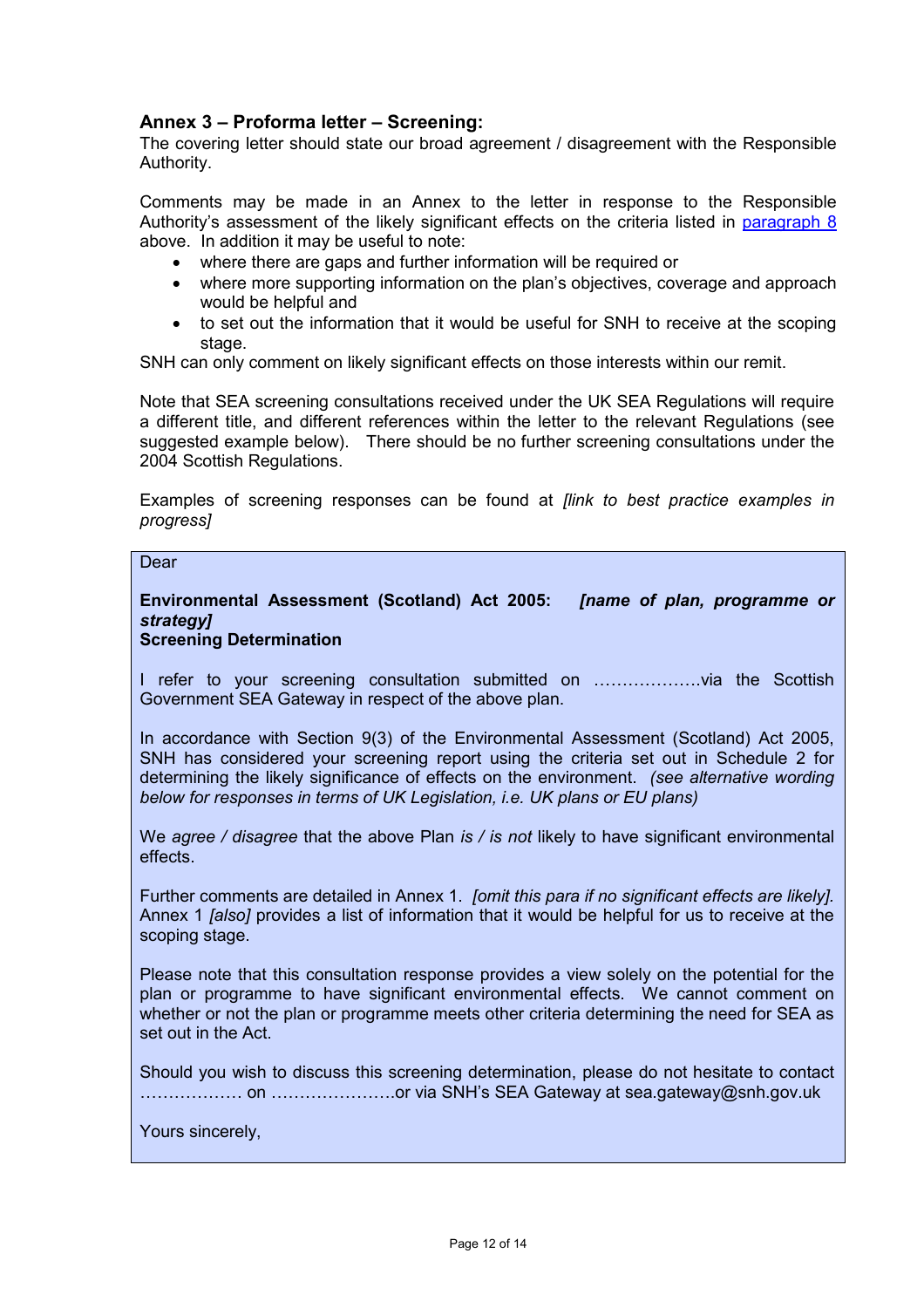A suggested example of wording for consultations in terms of the UK Regulations is detailed as below.

In accordance with UK Strategic Environmental Assessment legislation (The Environmental Assessment of Plans and Programmes Regulations 2004), SNH has considered your screening report using the criteria set out in Annex 2 of Directive 2001/42/EC for determining the likely significance of effects on the environment.